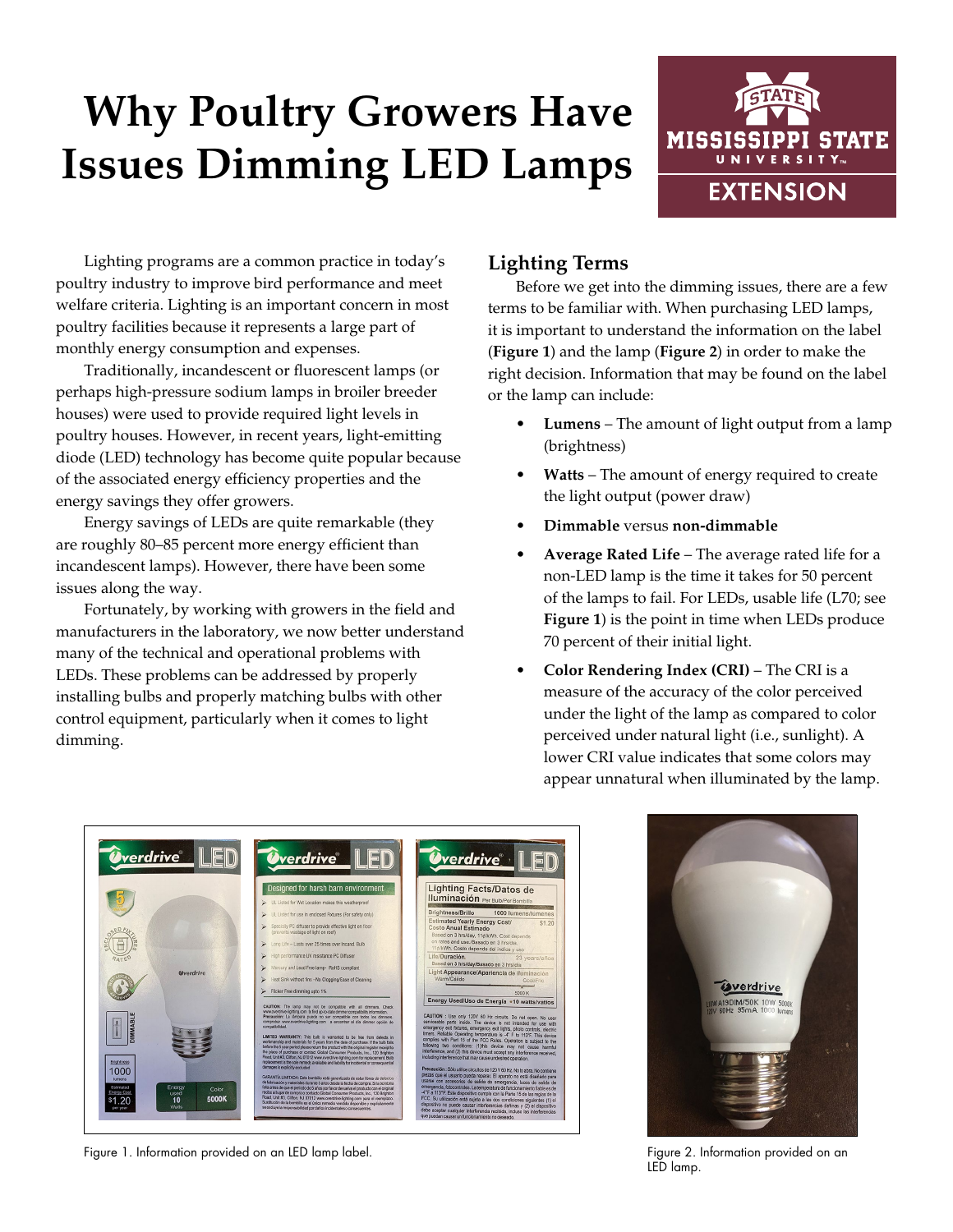A CRI of 100 represents the maximum value. For poultry applications, look for LEDs that have a CRI of 80 or greater.

**• Kelvin (K)** – The color or appearance of the light that the lamp emits. Warm/soft white light (similar to incandescent light) has a range of 2,700–3,000 K. Natural white light has a range of 3,000–4,500 K. Cool white light has a range of 4,500–6,500 K. Broilers today are often grown under 5,000 K, while layers and broiler breeders are more likely grown under 2,700–3,000 K.

### **Dimming Issues**

The majority of poultry houses are equipped with some version of a triode alternating current (TRIAC) switch light dimmer to adjust lighting levels during the flock. A TRIAC is a small semiconductor device, similar to a diode or transistor. Without getting too deep into electrical engineering, light dimming works something like this: Resistors rapidly shut the light circuit off and on to reduce the total amount of energy flowing through the circuit. The lamp circuit is actually switched off many times per second. The switching cycle is built around typical alternating current (AC). Alternating current has varying voltage polarity in an undulating sine wave that fluctuates from positive to negative voltage. In other words, the moving charge that makes up AC is constantly changing direction.

In the United States, this alternating cycle (moving from positive to negative voltage) happens 60 times per second. This frequency is referred to as hertz. Common electrical supply in the U.S. is 60 hertz (meaning the current changes direction or "alternates" 120 times, or 60 cycles per second). A light dimmer actually "chops" or interrupts the sine wave based on the dimmer setting. It automatically shuts the light circuit off every time the current changes direction. This happens twice per cycle (120 times per second). It will turn the light circuit back on when the voltage reaches a certain point.

This "turn-on point" is based on where the dimmer switch is set. If the dimmer switch is turned to a brighter setting, the cut-on point is very soon after the cut-off point. Therefore, the circuit is on for most of the cycle and the light remains fairly bright. However, if the dimmer is set for a low light level, the cut-on point is much later in the cycle and the circuit is off for much of the cycle, keeping the light level fairly dim. This is ideal for incandescent lighting because the tungsten filament in incandescent lamps is slow to heat up and cool down, and the human eye sees the light output as a constant level of decreased

brightness without any flicker. The longer the interruptions in the sine wave, the dimmer the light.

That's a quick and very elementary description of how a TRIAC light dimmer works in a chicken house. TRIAC dimming was first introduced in 1960 and, since that time, has been used primarily with incandescent and fluorescent lighting circuits. It has worked well because incandescent lighting is a simple resistive load and the relationship between current, voltage, and brightness is linear, direct, and straightforward. A change in the voltage affects the current proportionally.

Unfortunately, this is not the case with LED technology. LEDs do not like interruptions in power; they require constant current. LED lamps do not have a resistive filament and, by design, are complex loads. Because they are low voltage, direct current sources, all LEDs require drive electronics to convert the alternating current that flows through power lines into a usable and regulated direct current source.

A good LED dimmer will have resistance built into the dimmer to control the output of electricity to ensure consistent performance when dimmed. If you take an LED lamp apart, you will find a small circuit board with little diodes and other things attached on the inside. Because these diodes rely on drive circuitry to ensure constant current and to adapt power and voltage for their use, LEDs often do not function properly when paired with a non-LED TRIAC dimmer. For example, at very low dimming levels, an LED driver that is designed to supply constant current or voltage may try to compensate for the TRIAC dimmer's interruptions in the AC sine wave by pulling in additional current, causing the LED to remain too bright or to flicker. Problems that have been observed when trying to operate LED lamps with TRIAC dimmers include:

- Ghosting Cannot completely cut off the current, so lights cannot be totally turned off.
- Linearity issues and "dead travel"– Lights turn on fully bright as dimmer level is raised or turn off completely as dimmer level is lowered without a linear increase or decrease in light level.
- Difficulty in dimming lights to very low levels.
- Excessive lumen depreciation much too soon in the life of the lamp.

Light dimmers should be compatible with the specific LED lights installed. Never mix brands or wattages of lamps in the same poultry house. Different LEDs have different electronics, different dimming capabilities, different in-rush currents, different starting thresholds, etc. No dimmer can handle all these different scenarios. There is simply too much electrical non-compatibility.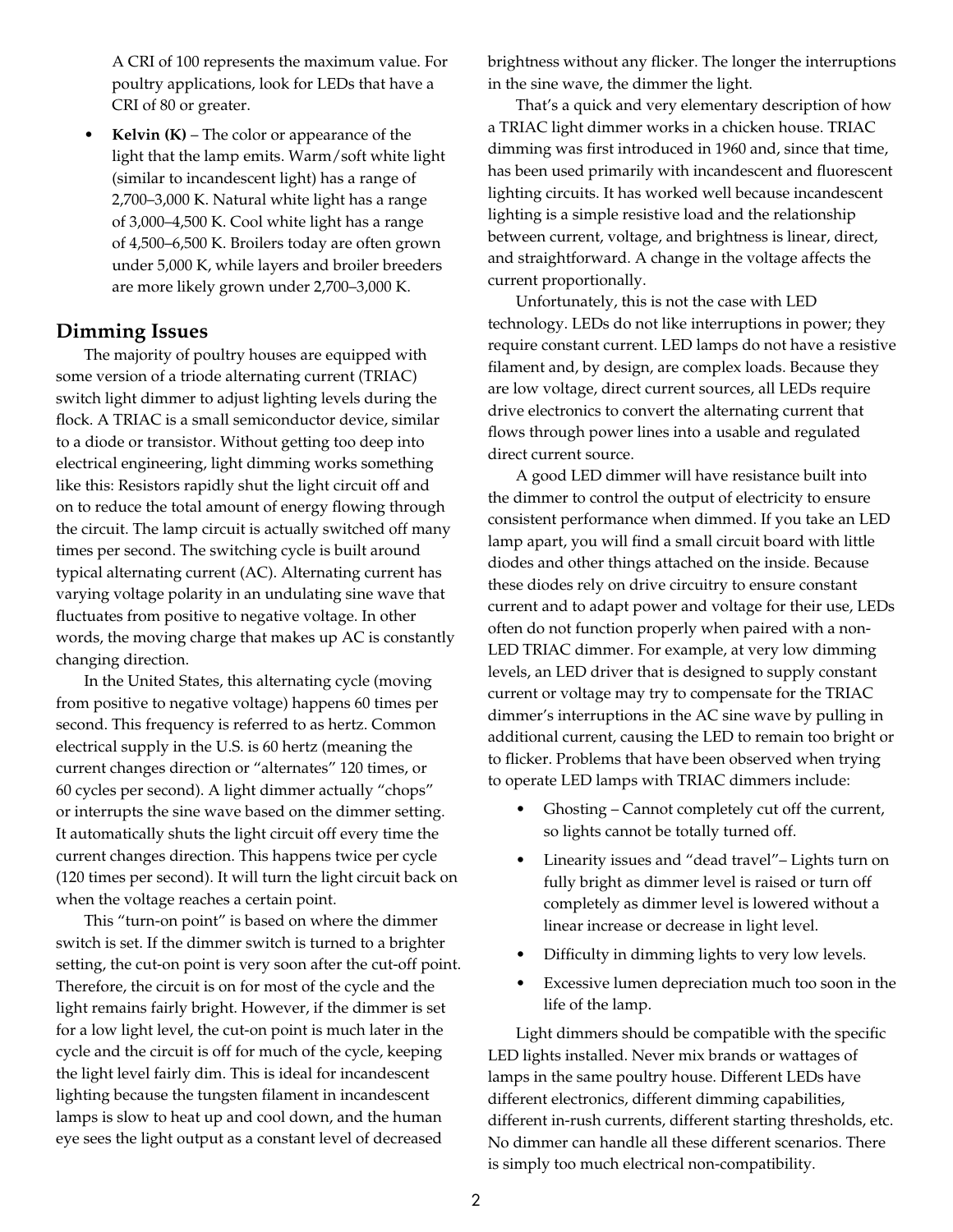Improvements over TRIAC diming include the metaloxide semiconductor field effect transistor (MOSFET) or the insulated-gate bipolar transistor (IGBT) dimmers. There is no universal standard to determine which device offers better performance in a specific type of circuit. It varies depending on applications and a wide range of factors such as speed, size, and price. However, historically speaking, low-voltage, low-current, and high-switching frequencies favor MOSFET circuitry, while high-voltage, high-current, and low-switching frequencies favor IGBT circuitry. MOSFET circuitry was specifically designed for operations of 20 amps or less. Many poultry house controllers communicate with light dimmers using 10 amps.

## **Light Sockets**

Another serious issue is putting new LED lamps in old, damaged light sockets. Older, cracked, broken, corroded keyless sockets are causing multiple problems on poultry farms today. Corrosion in keyless sockets results in added resistance in the circuit and can quickly cause premature bulb failures. Other problems include poor dimming capability at low levels, excessive light depreciation, and intermittent flickering. Growers often assume that if the lamp is not performing properly, it is defective, and they will replace it under warranty. However, thousands of LED lamps that have been replaced under warranty have turned out to be fine when sent back to manufacturers. In many cases, the problem was not the lamp but the conditions the lamp was exposed to.

LEDs have outstanding energy saving capabilities, but they must be taken care of to achieve the maximum benefits. Anyone considering switching from incandescent or fluorescent lamps to LEDs should consider upgrading to nickel-brass screw-shell sockets and replacing their old TRIAC light dimmer with a dimmer specifically designed to handle LEDs. Also, make sure that the light dimmer has its own dedicated neutral running to it. The neutral should be directly from the power panel box and should not be a common neutral associated with any other equipment.

LED lamps are a high-tech tool with much to offer the poultry industry. However, we now know that they need a strong supporting cast around them that includes proper wiring, good light sockets, and a light dimmer capable of handling sophisticated LED technology. We know much more today than we did 5 years ago about LED lighting, and the most important lesson is that it's not as simple as just changing out the lamps like we once did.

#### **What Now?**

The relationship between LED lamps and TRIAC dimmers is problematic at best. No one wants to spend additional money unless absolutely necessary, but every grower must stay competitive. It is clear that a successful lighting program is more than just the lamps, photoperiod, and foot-candle level. All aspects of the system must work together to be successful—the wiring, the dimmer, the controller, the lamps, and the sockets.

Monitor light levels inside the chicken house. Lumen depreciation is a fact of life. LEDs that are 5 years old are not as bright as they were when new. Proper light levels are critical to flock performance and welfare practices that are a huge consumer concern today.

LEDs outlast everything else on the market today in terms of longevity. However, they will not last forever. They may not burn out, but, at some point, lumen depreciation will require their replacement. That point may be 6 or 8 years down the road, but they will need to be replaced.

Fortunately, LEDs pay for themselves in energy savings alone in just a few flocks, not years. If necessary, replace the sockets and the dimmer to get the most out of LED lamps. Check out possible rebate and incentive packages offered by local utilities to upgrade to LEDs. Ask distributors about any specials available from them or lighting manufacturers.

Another important aspect to consider today, at a time when many integrators are asking for additional floor light early in the flock, is the difference between omnidirectional and directional LED lamps (**Figure 3**). Omnidirectional lamps work great in a residential or commercial setting because the lamp spreads light from

|                                   | E                               |                                     |
|-----------------------------------|---------------------------------|-------------------------------------|
| $120^\circ$                       |                                 | $230^\circ$                         |
| <b>6W A19</b><br><b>Overdrive</b> | Equal to $=$                    | <b>10W Household</b><br><b>OMNI</b> |
| 6W                                | Lamp Wattage                    | 9.5W                                |
| 545                               | Lamp Rated Lumen                | 800                                 |
| 100%                              | %age Light on floor est.        | 65%                                 |
| 545                               | <b>Effective Lumen on Floor</b> | 520                                 |
| \$16                              | Energy Cost over 25,000 hr      | \$26                                |
|                                   | Saving in Energy Cost over Life |                                     |
| \$10                              |                                 |                                     |

Figure 3. Differences between directional and omni-directional LEDs. Image courtesy of Forrest Tabor and Tabor Group Inc.